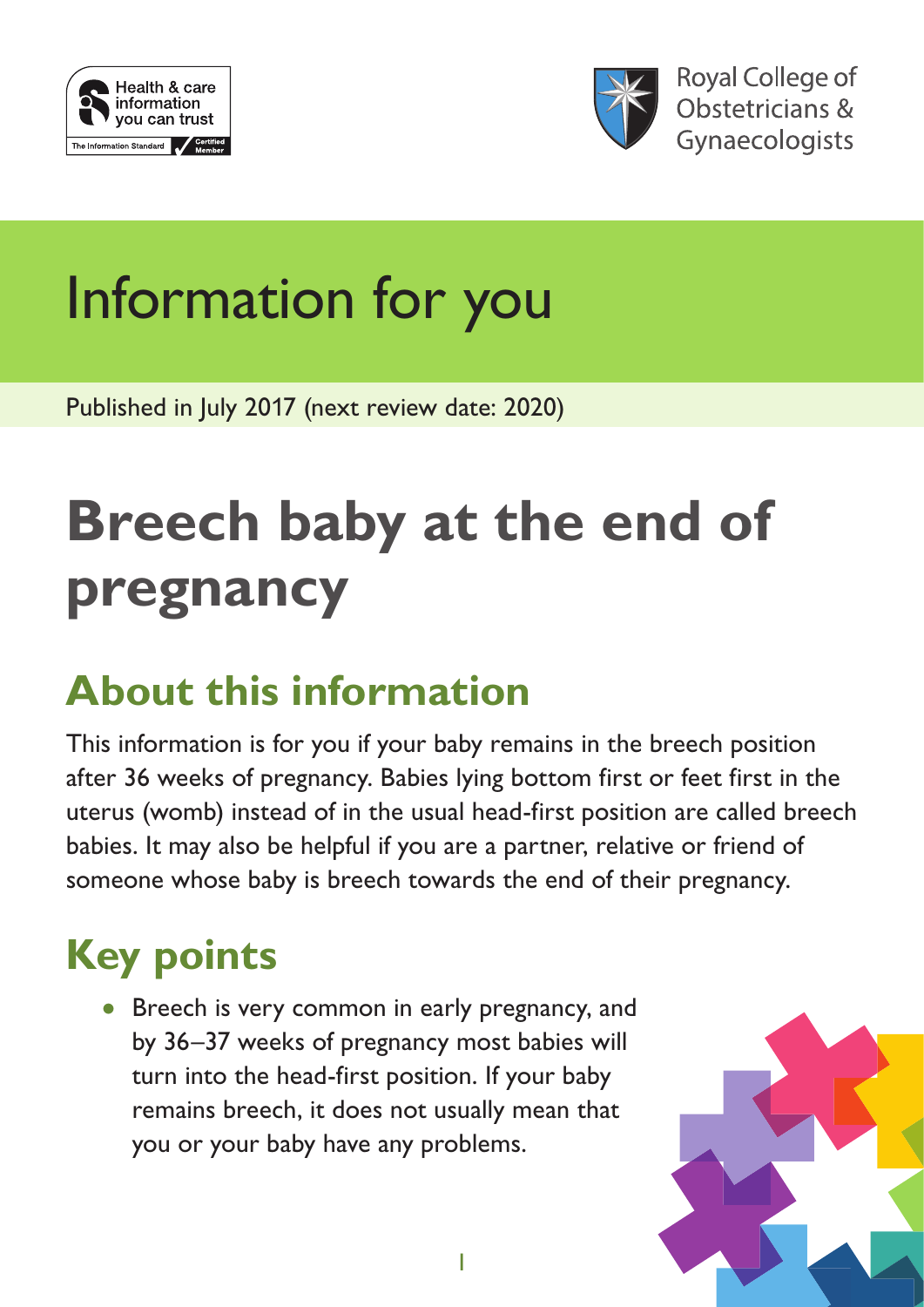#### **Key points** (continued)  $\mathbf{B}$ rech means that you baby is lying both first in the wombines first in the wombines first in the wombines or feet first in the wombines of  $\mathbf{B}$ Rey points (continued)<br>Continues of the usual first position. In the usual head

- Turning your baby into the head-first position so that you can have a vaginal delivery is a safe option. very common common common common continues, a baby usual delivery is a safe option.
- The alternative to turning your baby into the head-first position is to  $\bullet$  The alternative to turning your baby into the head-first position is to have a planned caesarean section or a planned vaginal breech birth.

#### **What is breech?** What is breech?

Babies lying bottom first or feet first in the uterus (womb) instead of In the usual head-first position are called breech babies. Breech is very common in early pregnancy, and by 36–37 weeks of pregnancy, most babies turn naturally into the head-first position.

babies tarritiatarially lifed the ridad in se position.<br>Towards the end of pregnancy, only 3–4 in every 100 (3–4%) babies are in the breech position.

A breech baby may be lying in one of the following positions:



**Extended or frank breech** – the baby is bottom first, with the thighs against its chest and feet up by its ears. Most breech babies are in this position.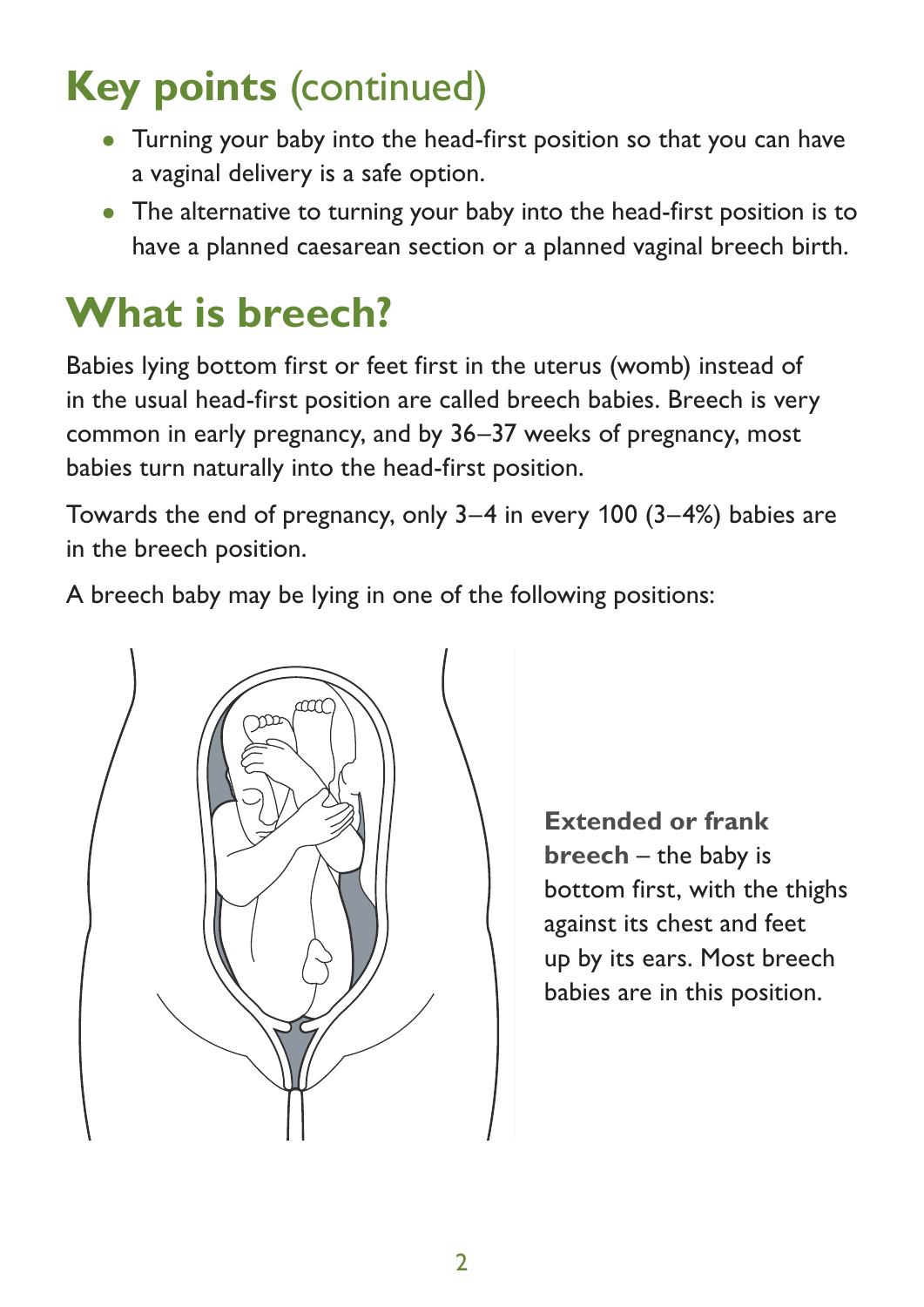

**Flexed breech** – the baby is bottom first with its feet right next to its bottom. The thighs are against its chest and the knees are bent.



**Footling breech** – when one or both of the baby's feet are below its bottom.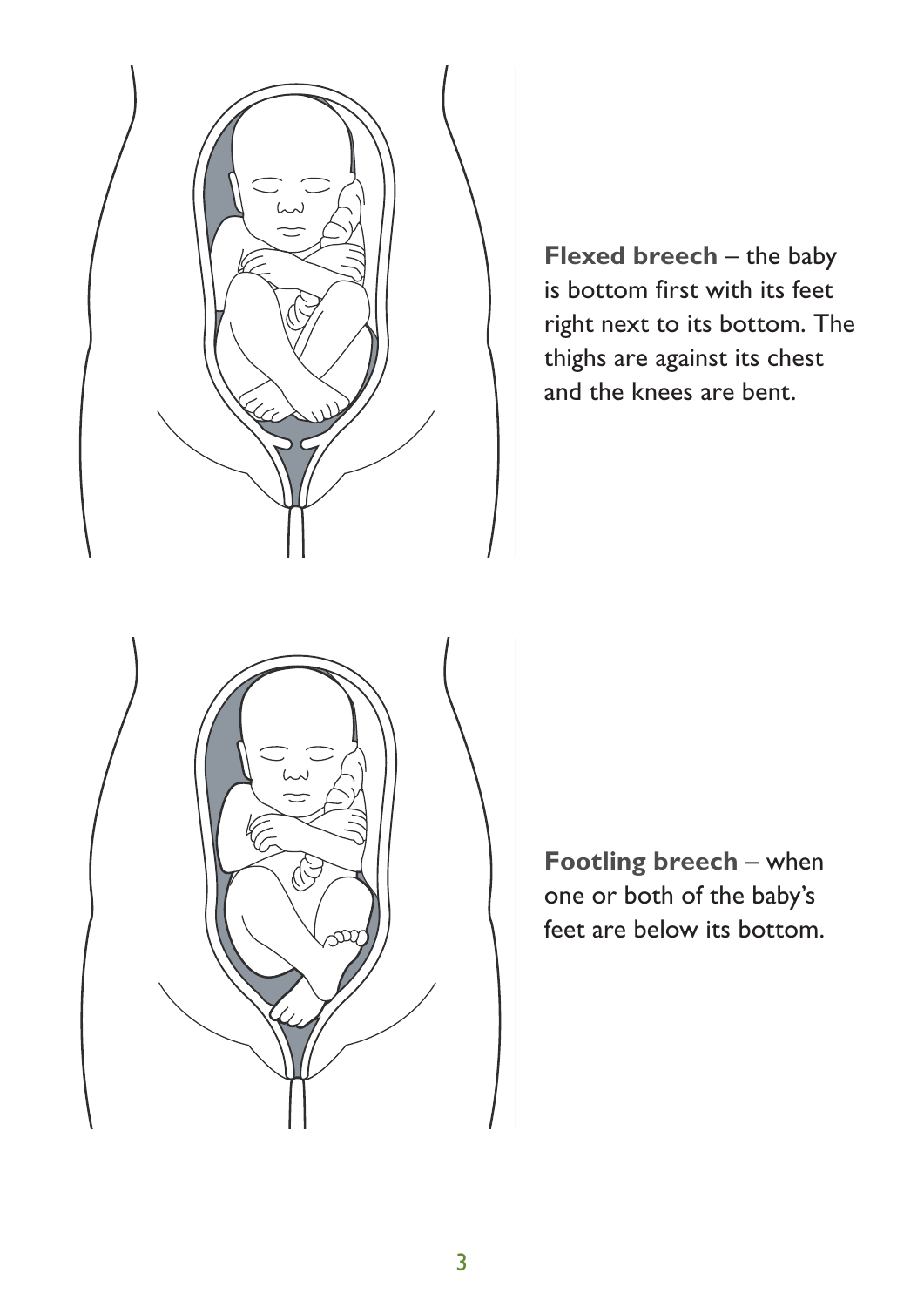## **Why is my baby breech?**

It may just be a matter of chance that your baby has not turned into the head-first position. However, there are certain factors that make it more difficult for your baby to turn during pregnancy and therefore more likely to stay in the breech position. These include:

- if this is your first pregnancy
- if your placenta is in a low-lying position (also known as placenta praevia); see the RCOG patient information *A low-lying placenta (placenta praevia) after 20 weeks*, which is available at: **[www.rcog.](https://www.rcog.org.uk/en/patients/patient-leaflets/a-low-lying-placenta-after-20-weeks-placenta-praevia/) [org.uk/en/patients/patient-leaflets/a-low-lying-placenta](https://www.rcog.org.uk/en/patients/patient-leaflets/a-low-lying-placenta-after-20-weeks-placenta-praevia/)[after-20-weeks-placenta-praevia/](https://www.rcog.org.uk/en/patients/patient-leaflets/a-low-lying-placenta-after-20-weeks-placenta-praevia/)**
- if you have too much or too little fluid (**amniotic fluid**) around your baby
- if you are having more than one baby.

Very rarely, breech may be a sign of a problem with the baby. If this is the case, such problems may be picked up during the scan you are offered at around 20 weeks of pregnancy.

## **What if my baby is breech towards the end of my pregnancy?**

If your baby is breech at 36 weeks of pregnancy, your healthcare professional will discuss the following options with you:

- trying to turn your baby in the uterus into the head-first position by external cephalic version (ECV)
- planned caesarean section
- planned vaginal breech birth.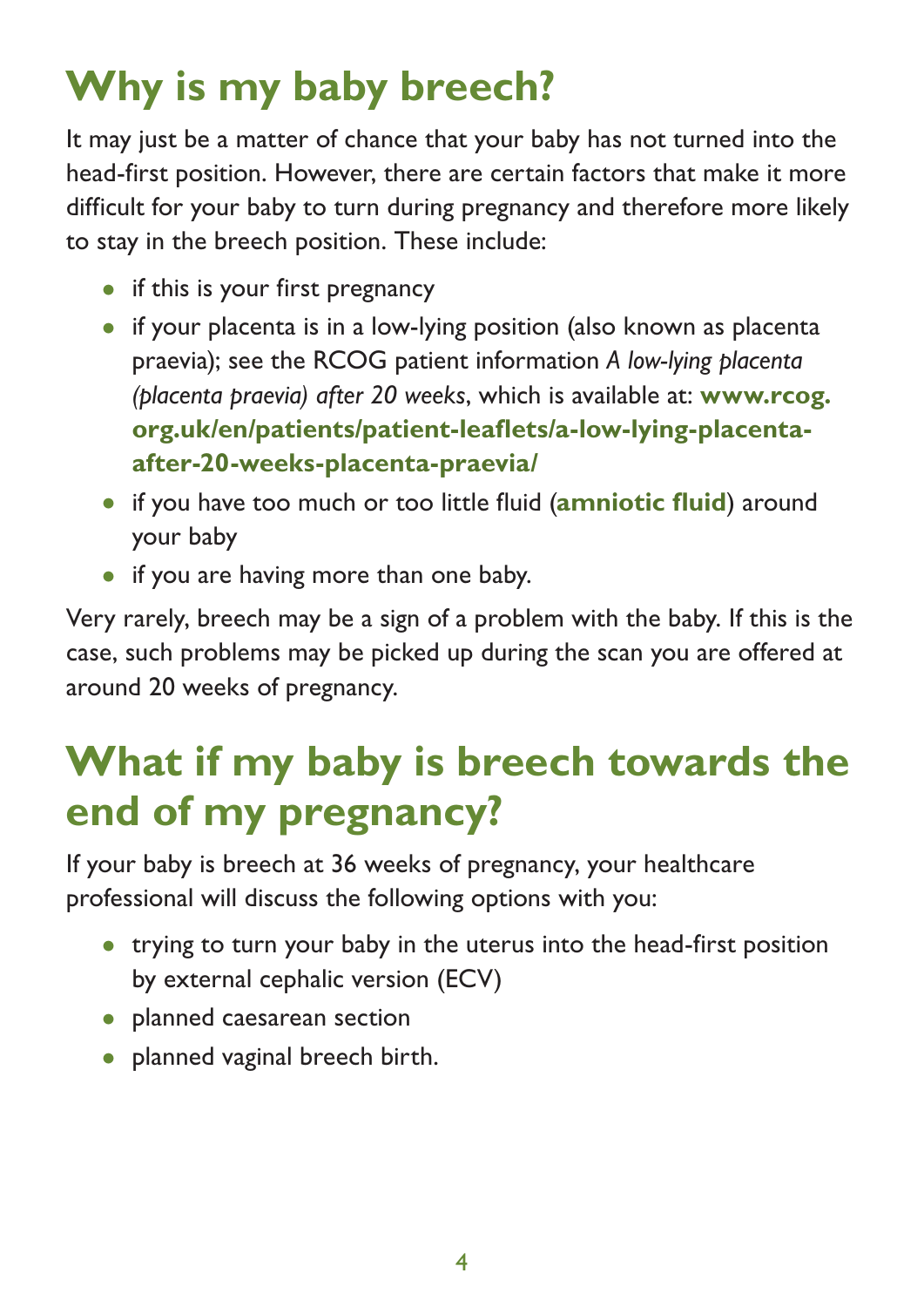### **External cephalic version (ECV) – turning a breech baby in the uterus**

### **What does ECV involve?**

ECV involves applying gentle but firm pressure on your abdomen to help your baby turn in the uterus to lie head-first.

Relaxing the muscle of your uterus with medication has been shown to improve the chances of turning your baby. This medication is given by injection before the ECV and is safe for both you and your baby. It may make you feel flushed and you may become aware of your heart beating faster than usual but this will only be for a short time.

Before the ECV you will have an ultrasound scan to confirm your baby is breech, and your pulse and blood pressure will be checked. After the ECV, the ultrasound scan will be repeated to see whether your baby has turned. Your baby's heart rate will also be monitored before and after the procedure. You will be advised to contact the hospital if you have any bleeding, abdominal pain, contractions or reduced fetal movements after ECV.

ECV is usually performed after 36 or 37 weeks of pregnancy. However, it can be performed right up until the early stages of labour. You do not need to make any preparations for your ECV.

ECV can be uncomfortable and occasionally painful but your healthcare professional will stop if you are experiencing pain and the procedure will only last for a few minutes. If your healthcare professional is unsuccessful at their first attempt in turning your baby then, with your consent, they may try again on another day.

If your blood type is rhesus D negative, you will be advised to have an anti-D injection after the ECV and to have a blood test. See the NICE patient information *Routine antenatal anti-D prophylaxis for women who are rhesus D negative*, which is available at: **[www.nice.org.uk/guidance/](https://www.nice.org.uk/guidance/ta156/informationforpublic) ta1[56/informationforpublic](https://www.nice.org.uk/guidance/ta156/informationforpublic)**.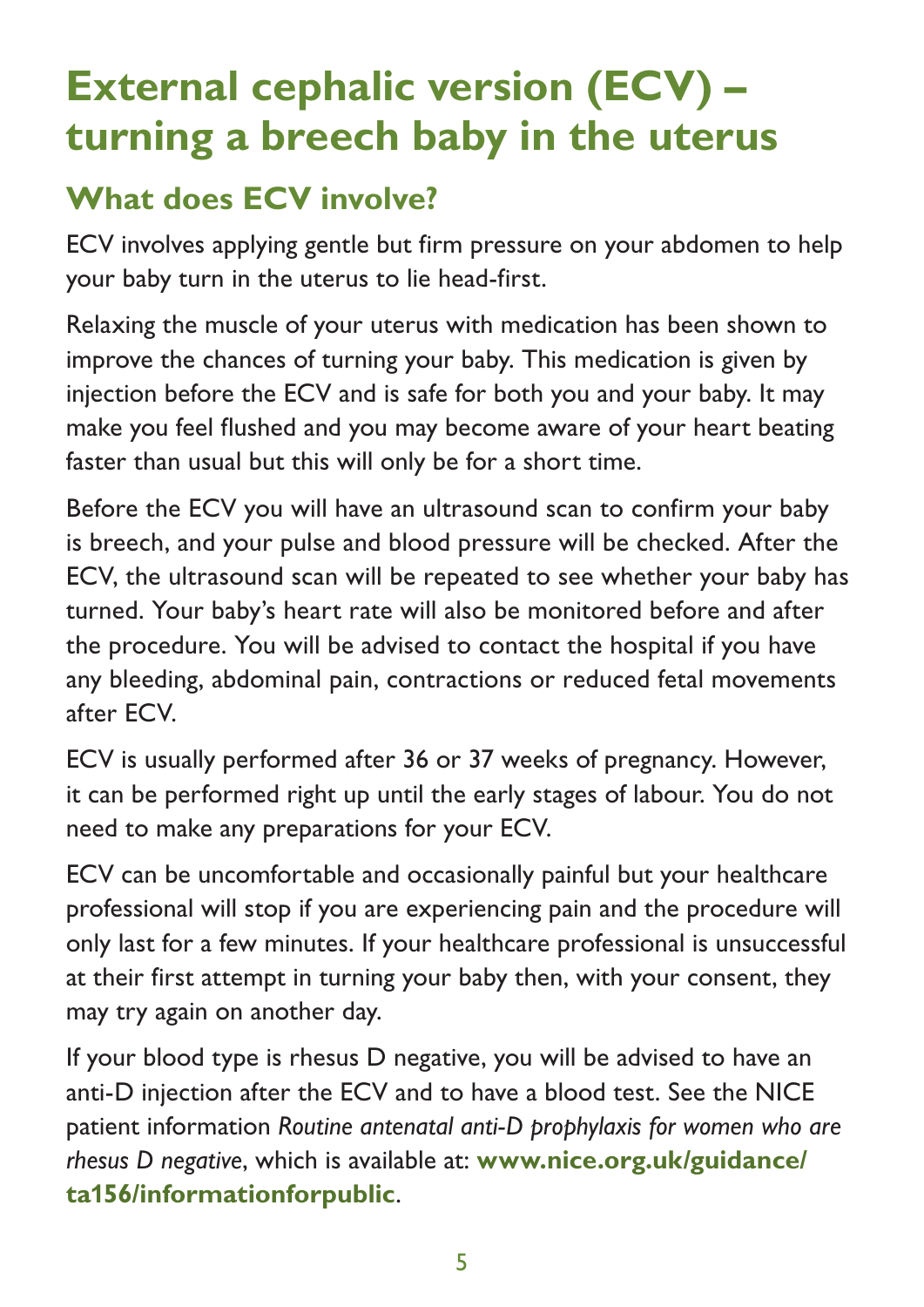### **Why turn my baby head-first?**

If your ECV is successful and your baby is turned into the head-first position you are more likely to have a vaginal birth. Successful ECV lowers your chances of requiring a caesarean section and its associated risks.

#### **Is ECV safe for me and my baby?**

ECV is generally safe with a very low complication rate. Overall, there does not appear to be an increased risk to your baby from having ECV. After ECV has been performed, you will normally be able to go home on the same day.

When you do go into labour, your chances of needing an emergency caesarean section, forceps or vacuum (suction cup) birth is slightly higher than if your baby had always been in a head-down position.

Immediately after ECV, there is a 1 in 200 chance of you needing an emergency caesarean section because of bleeding from the placenta and/ or changes in your baby's heartbeat.

ECV should be carried out by a doctor or a midwife trained in ECV. It should be carried out in a hospital where you can have an emergency caesarean section if needed.

ECV can be carried out on most women, even if they have had one caesarean section before.

### **ECV should not be carried out if:**

- you need a caesarean section for other reasons, such as placenta praevia; see the RCOG patient information *A low-lying placenta (placenta praevia) after 20 weeks*, which is available at: **[www.rcog.](https://www.rcog.org.uk/en/patients/patient-leaflets/a-low-lying-placenta-after-20-weeks-placenta-praevia/) [org.uk/en/patients/patient-leaflets/a-low-lying-placenta](https://www.rcog.org.uk/en/patients/patient-leaflets/a-low-lying-placenta-after-20-weeks-placenta-praevia/)[after-20-weeks-placenta-praevia/](https://www.rcog.org.uk/en/patients/patient-leaflets/a-low-lying-placenta-after-20-weeks-placenta-praevia/)**
- you have had recent vaginal bleeding
- your baby's heart rate tracing (also known as CTG) is abnormal
- your waters have broken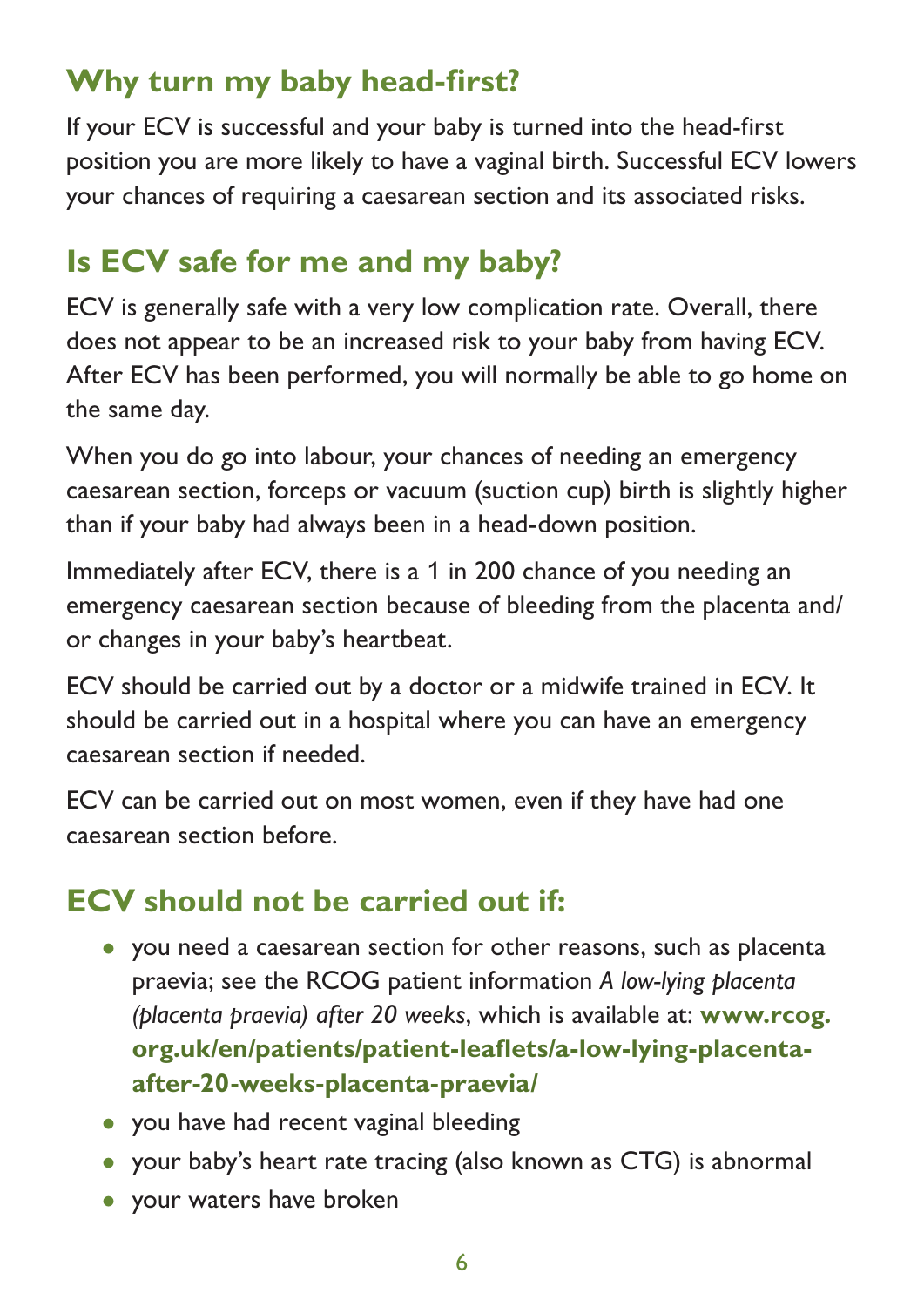• you are pregnant with more than one baby; see the RCOG patient information *Multiple pregnancy: having more than one baby*, which is available at: **[www.rcog.org.uk/en/patients/patient-leaflets/](https://www.rcog.org.uk/en/patients/patient-leaflets/multiple-pregnancy-having-more-than-one-baby/) [multiple-pregnancy-having-more-than-one-baby/](https://www.rcog.org.uk/en/patients/patient-leaflets/multiple-pregnancy-having-more-than-one-baby/)**.

#### **Is ECV always successful?**

ECV is successful for about 50% of women. It is more likely to work if you have had a vaginal birth before. Your healthcare team should give you information about the chances of your baby turning based on their assessment of your pregnancy.

If your baby does not turn then your healthcare professional will discuss your options for birth (see below). It is possible to have another attempt at ECV on a different day.

If ECV is successful, there is still a small chance that your baby will turn back to the breech position. However, this happens to less than 5 in 100 (5%) women who have had a successful ECV.

#### **Is there anything else I can do to help my baby turn?**

There is no scientific evidence that lying down or sitting in a particular position can help your baby to turn. There is some evidence that the use of moxibustion (burning a Chinese herb called mugwort) at 33–35 weeks of pregnancy may help your baby to turn into the head-first position, possibly by encouraging your baby's movements. This should be performed under the direction of a registered healthcare practitioner.

### **What are my options for birth if my baby remains breech?**

Depending on your situation, your choices are:

- planned caesarean section
- planned vaginal breech birth.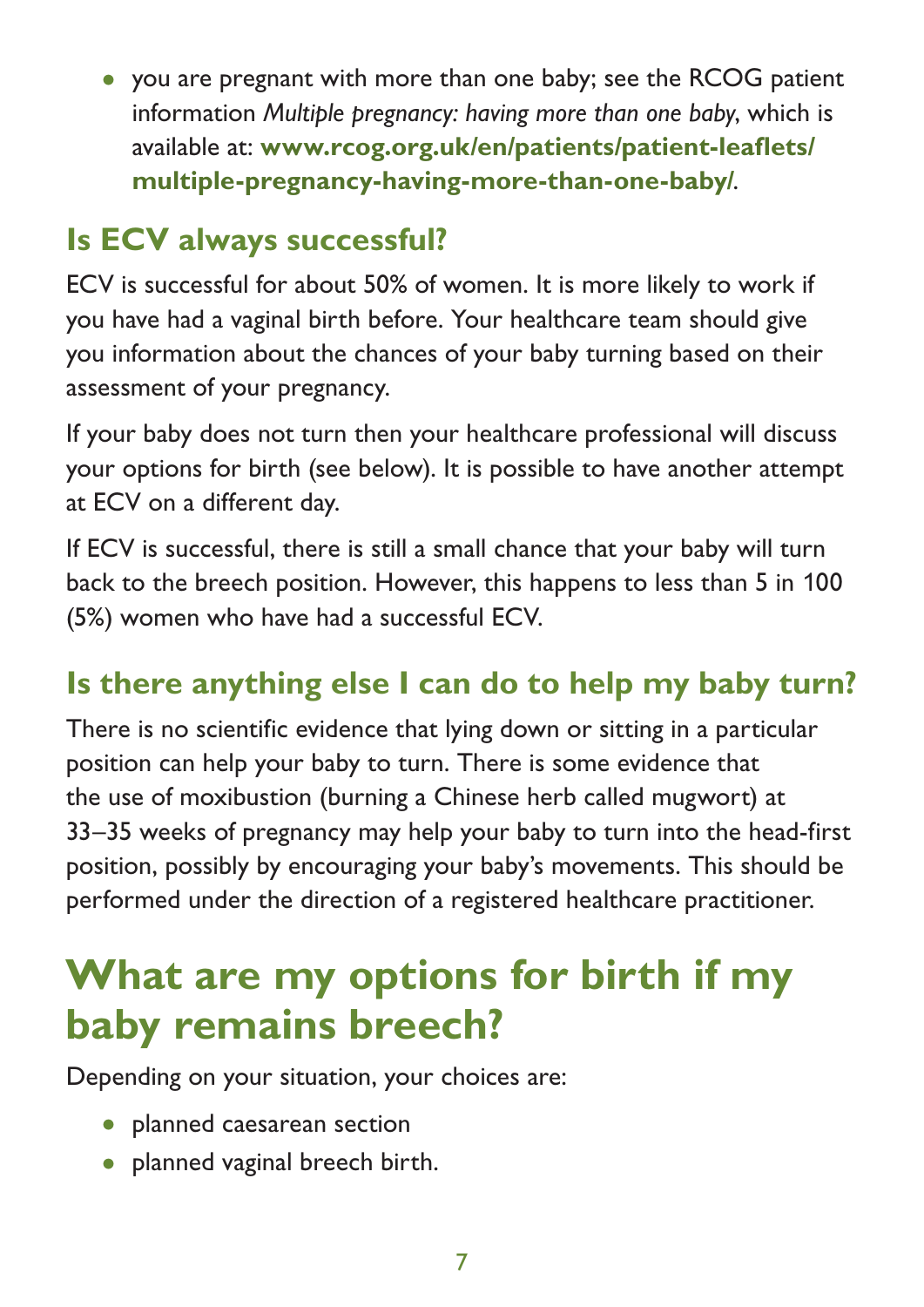There are benefits and risks associated with both caesarean section and vaginal breech birth, and these should be discussed with you so that you can choose what is best for you and your baby.

#### **Caesarean section**

If your baby remains breech towards the end of pregnancy, you should be given the option of a caesarean section. Research has shown that planned caesarean section is safer for your baby than a vaginal breech birth. Caesarean section carries slightly more risk for you than a vaginal birth.

Caesarean section can increase your chances of problems in future pregnancies. These may include placental problems, difficulty with repeat caesarean section surgery and a small increase in stillbirth in subsequent pregnancies. See the RCOG patient information *Choosing to have a caesarean section*, which is available at: **[www.rcog.org.uk/en/patients/](https://www.rcog.org.uk/en/patients/patient-leaflets/choosing-to-have-a-caesarean-section/) [patient-leaflets/choosing-to-have-a-caesarean-section/](https://www.rcog.org.uk/en/patients/patient-leaflets/choosing-to-have-a-caesarean-section/)**.

If you choose to have a caesarean section but then go into labour before your planned operation, your healthcare professional will examine you to assess whether it is safe to go ahead. If the baby is close to being born, it may be safer for you to have a vaginal breech birth.

### **Vaginal breech birth**

After discussion with your healthcare professional about you and your baby's suitability for a breech delivery, you may choose to have a vaginal breech birth. If you choose this option, you will need to be cared for by a team trained in helping women to have breech babies vaginally. You should plan a hospital birth where you can have an emergency caesarean section if needed, as 4 in 10 (40%) women planning a vaginal breech birth do need a caesarean section. Induction of labour is not usually recommended.

While a successful vaginal birth carries the least risks for you, it carries a small increased risk of your baby dying around the time of delivery. A vaginal breech birth may also cause serious short-term complications for your baby. However, these complications do not seem to have any long-term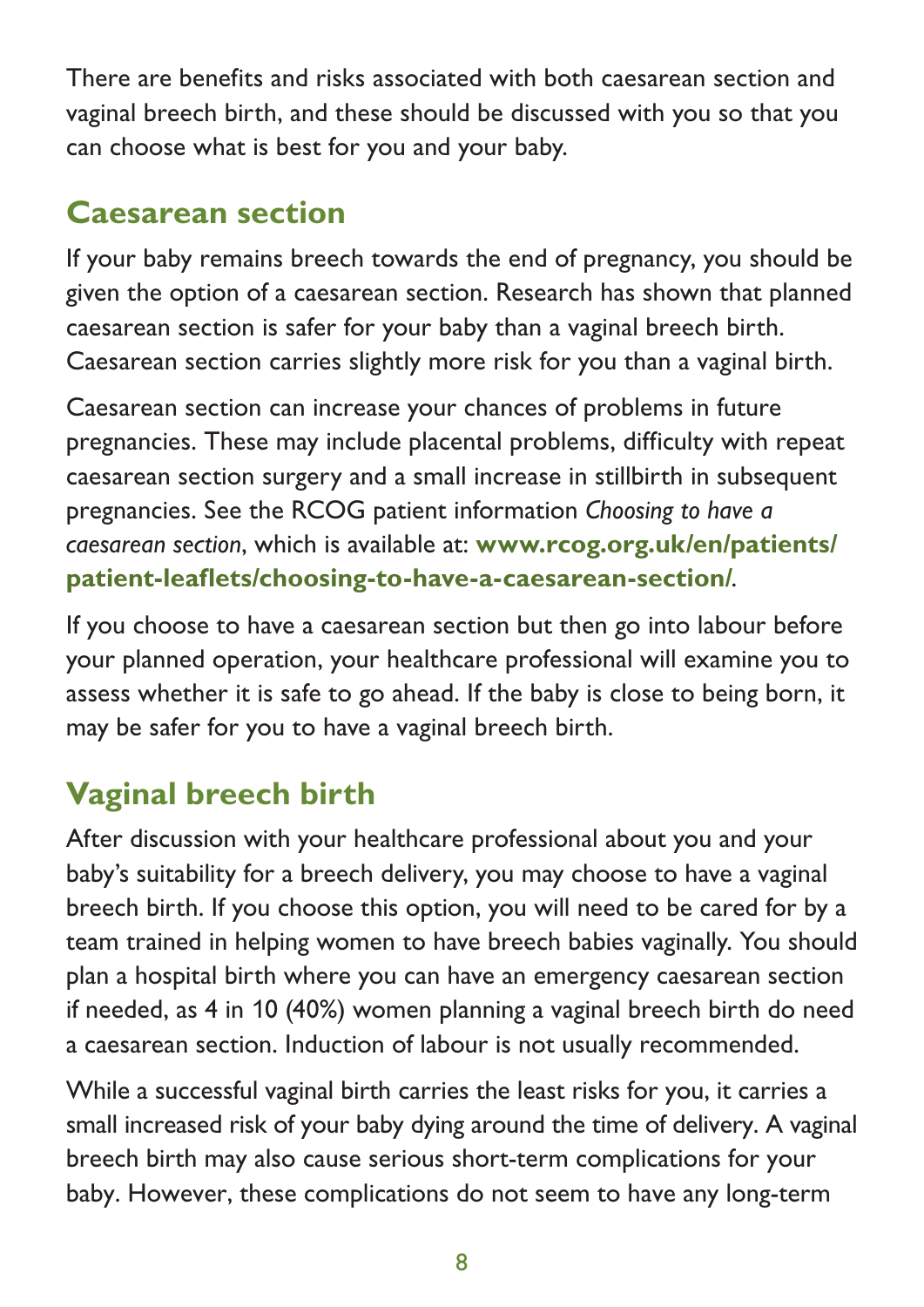effects on your baby. Your individual risks should be discussed with you by your healthcare team.

Before choosing a vaginal breech birth, it is advised that you and your baby are assessed by your healthcare professional. They may advise against a vaginal birth if:

- your baby is a footling breech (one or both of the baby's feet are below its bottom)
- your baby is larger or smaller than average (your healthcare team will discuss this with you)
- your baby is in a certain position, for example, if its neck is very tilted back (hyper extended)
- you have a low-lying placenta (placenta praevia); see the RCOG patient information *A low-lying placenta (placenta praevia) after 20 weeks*, which is available at: **[www.rcog.org.uk/en/patients/](https://www.rcog.org.uk/en/patients/patient-leaflets/a-low-lying-placenta-after-20-weeks-placenta-praevia/) [patient-leaflets/a-low-lying-placenta-after-20-weeks](https://www.rcog.org.uk/en/patients/patient-leaflets/a-low-lying-placenta-after-20-weeks-placenta-praevia/)[placenta-praevia/](https://www.rcog.org.uk/en/patients/patient-leaflets/a-low-lying-placenta-after-20-weeks-placenta-praevia/)**
- you have pre-eclampsia or any other pregnancy problems; see the RCOG patient information *Pre-eclampsia*, which is available at: **[www.](https://www.rcog.org.uk/en/patients/patient-leaflets/pre-eclampsia/) [rcog.org.uk/en/patients/patient-leaflets/pre-eclampsia/](https://www.rcog.org.uk/en/patients/patient-leaflets/pre-eclampsia/)**.

### **What can I expect in labour with a breech baby?**

With a breech baby you have the same choices for pain relief as with a baby who is in the head-first position. If you choose to have an epidural, there is an increased chance of a caesarean section. However, whatever you choose, a calm atmosphere with continuous support should be provided.

If you have a vaginal breech birth, your baby's heart rate will usually be monitored continuously as this has been shown to improve your baby's chance of a good outcome.

In some circumstances, for example, if there are concerns about your baby's heart rate or if your labour is not progressing, you may need an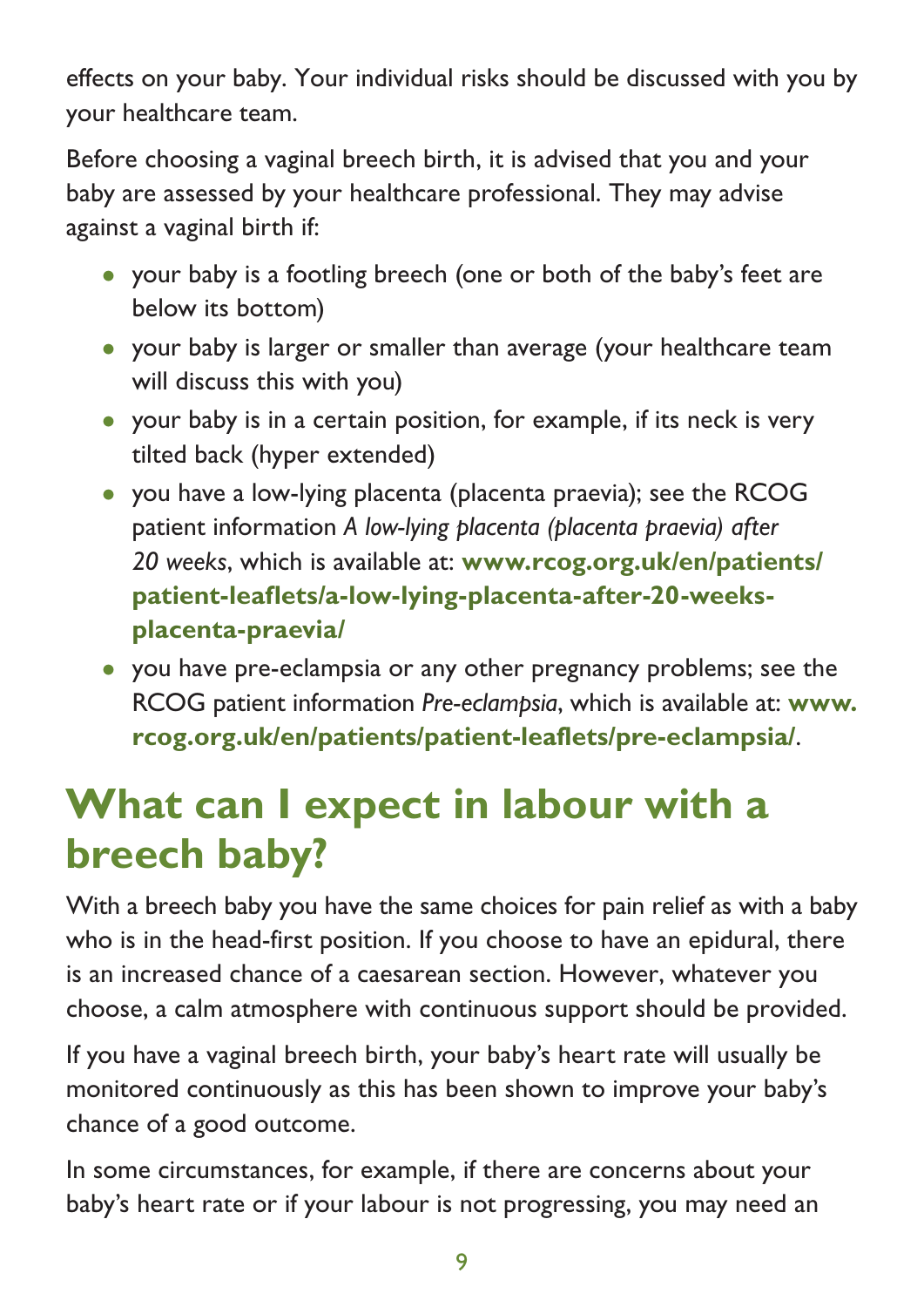emergency caesarean section during labour. A **paediatrician** (a doctor who specialises in the care of babies, children and teenagers) will attend the birth to check your baby is doing well.

## **What if I go into labour early?**

If you go into labour before 37 weeks of pregnancy, the balance of the benefits and risks of having a caesarean section or vaginal birth changes and will be discussed with you.

### **What if I am having more than one baby and one of them is breech?**

If you are having twins and the first baby is breech, your healthcare professional will usually recommend a planned caesarean section.

If, however, the first baby is head-first, the position of the second baby is less important. This is because, after the birth of the first baby, the second baby has lots more room to move. It may turn naturally into a head-first position or a doctor may be able to help the baby to turn. See the RCOG patient information *Multiple pregnancy: having more than one baby*, which is available at: **[www.rcog.org.uk/en/patients/patient](https://www.rcog.org.uk/en/patients/patient-leaflets/multiple-pregnancy-having-more-than-one-baby/)[leaflets/multiple-pregnancy-having-more-than-one-baby/](https://www.rcog.org.uk/en/patients/patient-leaflets/multiple-pregnancy-having-more-than-one-baby/)**.

If you would like further information on breech babies and breech birth, you should speak with your healthcare professional.

### **Further information**

NHS Choices: **[www.nhs.uk/conditions/pregnancy-and-baby/pages/](http://www.nhs.uk/conditions/pregnancy-and-baby/pages/breech-birth.aspx) [breech-birth.aspx](http://www.nhs.uk/conditions/pregnancy-and-baby/pages/breech-birth.aspx)**

National Childbirth Trust (NCT): **[www.nct.org.uk/birth/breech-birth](https://www.nct.org.uk/birth/breech-birth)**

A full list of useful organisations (including the above) is available on the RCOG website at: **[www.rcog.org.uk/en/patients/other-sources-of](https://www.rcog.org.uk/en/patients/other-sources-of-help/)[help/](https://www.rcog.org.uk/en/patients/other-sources-of-help/)**